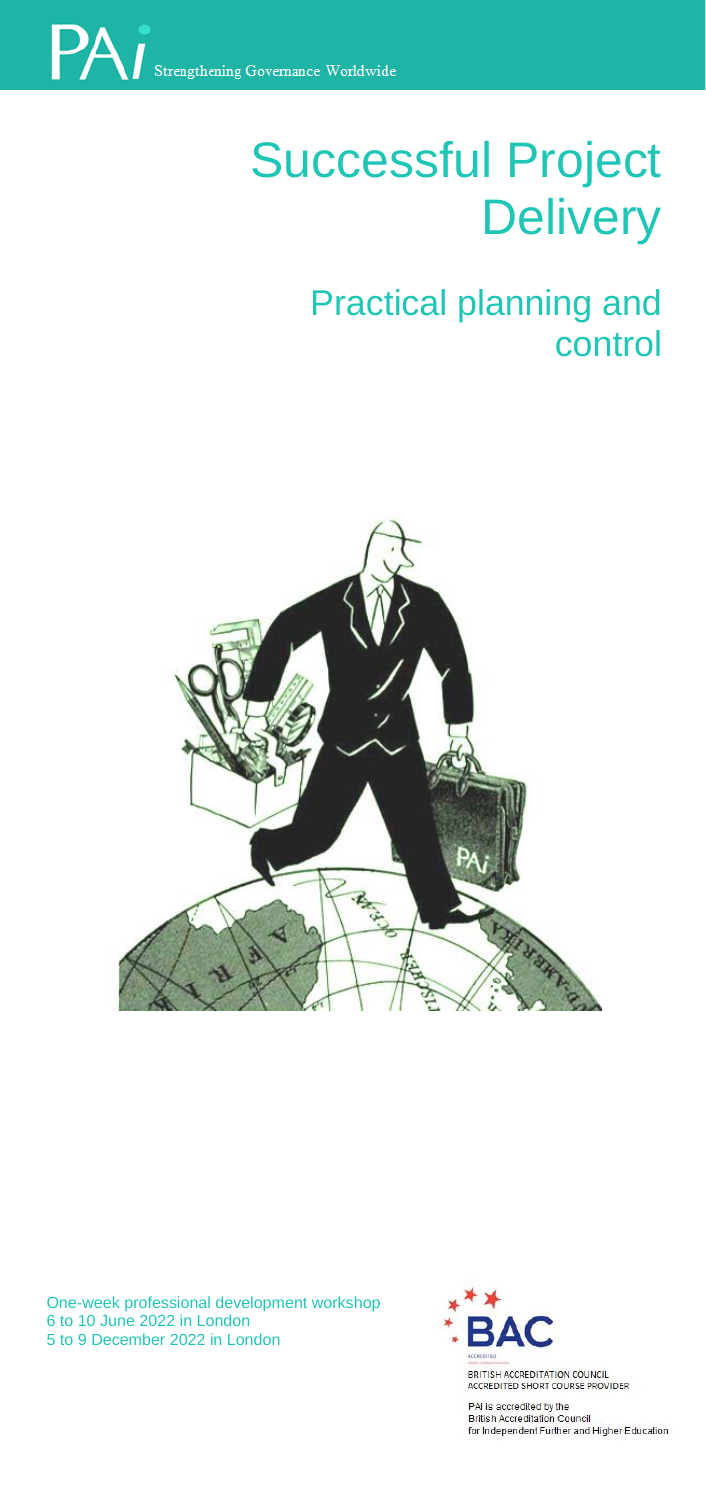#### **About the workshop**

Project management is the discipline of moving from ideas to results. Projects are the mechanism by which organisations change and adapt to take advantage of new opportunities or to counter threats, such as the COVID-19 pandemic. Organisations therefore need skilled project and programme management practitioners for the successful delivery of their strategic initiatives. Successful organisations manage change by integrating proven project and programme methodologies, tools and techniques with their ongoing business operations.

This workshop will equip you with effective strategies, practical tools and techniques to identify, develop, plan, control and implement programmes and projects which are aligned to the objectives of your organisation.

You will benefit from extensive practical handson experience through group work on a series of realistic case study exercises. The tools and techniques studied are designed to be adaptable to meet an organisation's specific needs and circumstances.

# **Who is the workshop for?**

The workshop is designed for both project and non-project management staff at all levels who are or will be involved in the delivery of projects and programmes and who need to gain indepth knowledge and practical skills and techniques to ensure project success and to develop robust risk management plans to maximise the chances of success.

# **How participants will benefit**

The workshop will enable you to:

- Increase your capabilities to define, appraise, plan, implement and control programmes and projects to deliver strategic benefits to your organisation
- Effectively plan, control and evaluate a range of programmes and projects
- Identify and avoid the common causes of project failure by applying best practice in project and programme management
- Understand how to manage risks such as COVID-19 and the challenges of managing projects during periods of pandemic and emergency
- Develop an excellent basis of knowledge and skills to advance to professional project and programme qualifications such as PRINCE2® or PMI.

#### **What the workshop will cover**

During the workshop you will explore:

- The scoping and objective setting of projects and programmes to ensure a clearly defined link to strategic and organisational goals
- Effective project governance • Different approaches to project
- management , including Agile projects The concepts of project appraisal, finance
- and costing and other factors that need to be evaluated when deciding whether a project should receive priority
- How to apply effective of a project planning, scheduling and control
- How to identify and track project and programme benefits using visual mapping techniques
- Effective team management in a project environment, particularly leading and motivating remote project teams in a crisis.

The workshop has been designed to be flexible so that is can be adjusted wherever practicable to your particular requirements.

You will be invited to give an informal presentation on how project and programme management are practised in your home country.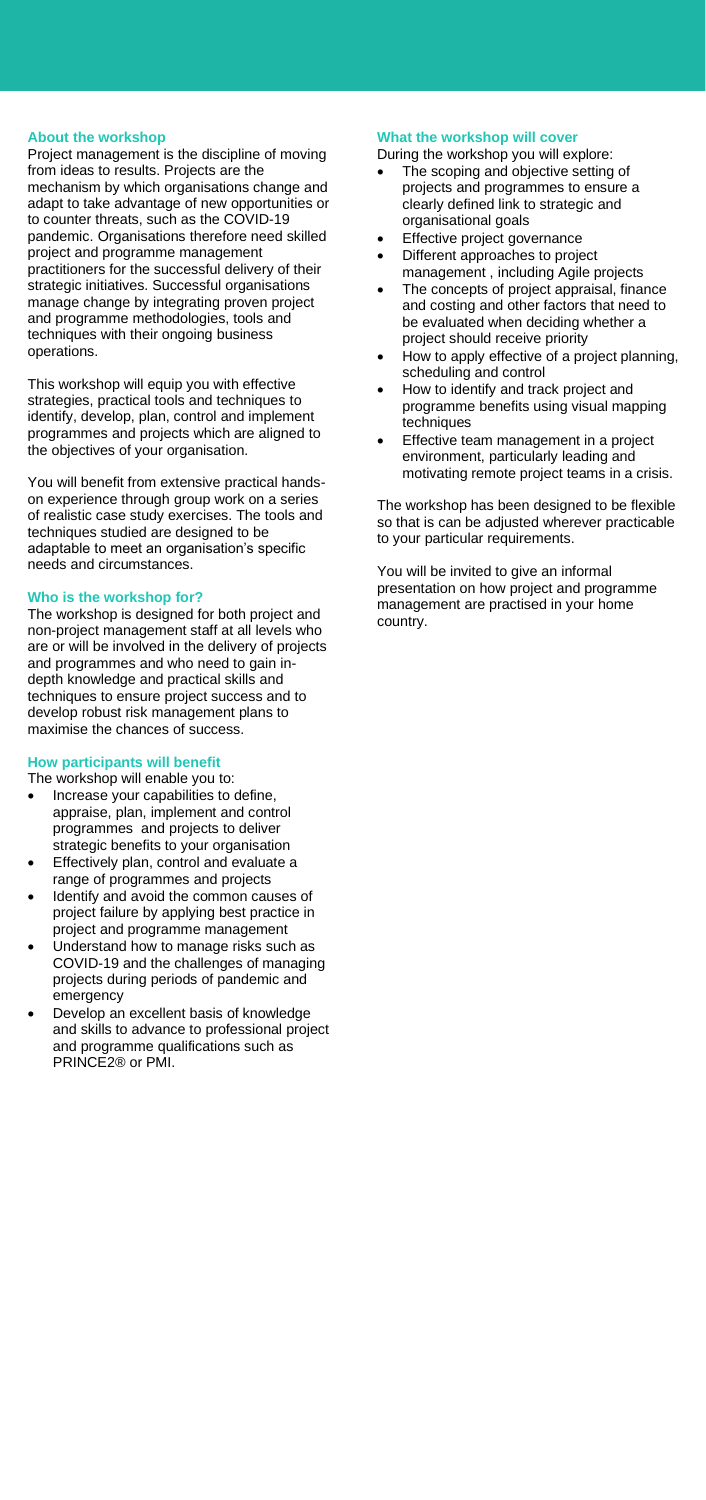#### **Programme outline:**

|                    | <b>AM</b>                                                                                                                                           | <b>PM</b>                                                                                                                      |
|--------------------|-----------------------------------------------------------------------------------------------------------------------------------------------------|--------------------------------------------------------------------------------------------------------------------------------|
| Day 1              | Welcome and introductions<br>The programme and project environment<br>• Definitions and terminology<br>• Project life cycles<br>Types of projects   | Project and programme methodologies<br>PRINCE2®<br>Managing successful projects<br>٠<br><b>PMI</b><br>Agile project management |
| Day $2$            | Linking policy to project outcomes<br>• Aligning policy and project objectives<br>• Outcome relationship mapping<br>Overview of benefits management | Starting a project successfully<br><b>Business cases</b><br>Financial appraisal                                                |
| Day 3              | Project techniques<br>• Planning the sequence of delivery<br>Product flow diagrams                                                                  | Visit to a Government Agency<br>• Approaches to justifying projects<br>The importance of risk management                       |
| Day $\overline{4}$ | Practical planning exercise including<br>critical path analysis and estimating                                                                      | Monitoring and controlling projects<br>Information needs<br>Knowing when to stop a project                                     |
| Day $5$            | Stakeholder engagement and leading<br>project teams<br>• Identifying and influencing key<br>stakeholders<br>• Communication with stakeholders       | Review, feedback and scope for follow-up<br>Presentation of certificates of attendance                                         |
|                    | Project team roles:<br>effective team management<br>• Leading and motivating remote project<br>teams during a crisis                                |                                                                                                                                |

At the time of preparing this brochure, we are planning to include site visits in the programme as indicated above. However, if Government guidelines relating to the COVID-19 advise visit hosts against accepting visiting groups we will arrange to connect with them virtually. We reserve the right to change the programme as necessary.

#### **Workshop Director**

The Workshop Director will be Stuart Wilson. Stuart has over 25 years of experience of managing a variety of projects and programmes which include: IT, business change and construction projects. His main areas of expertise are project planning and control, project leadership, project risk management and strategic planning.

#### **How to apply**

Please complete the PAI application form online via our website: **<https://public-admin.co.uk/booking-form/>**

You can also complete our hard copy application form. Please contact us at **[pai@public](mailto:pai@public-admin.co.uk)[admin.co.uk](mailto:pai@public-admin.co.uk)** to obtain a copy. Once completed return to Amanda Anderson, Programme Manager, at the same email address.

If you would like to discuss this workshop, any of our other international workshops or our consultancy services, please contact Claire Cameron, Director.

We also have extensive experience of designing tailor-made training (from one day to two or three weeks) which can be run in your own country or in the UK to meet the specific needs of groups or individuals at all levels within your organisation. Please contact us if you would like further information.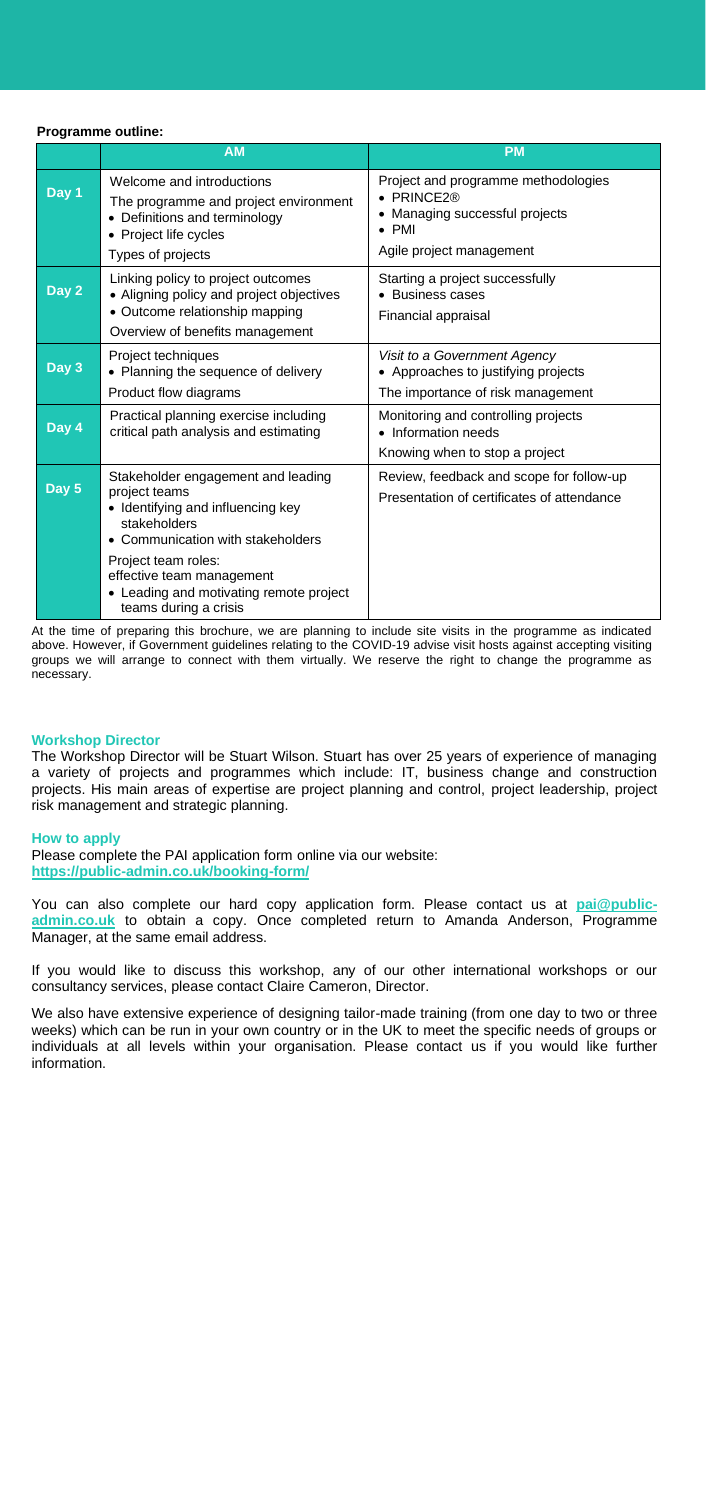#### **Language**

The workshop is conducted in English. You will need to have a good working knowledge of the language.

# **Location and arrival arrangements**

The workshop is based in central London. We can arrange travel to and from one of the London airports into central London if you let us have your flight arrival details in good time. The cost of airport transfers is included in the workshop fee.

#### **Fees**

The fee for the workshop is £2,175. It includes tuition, travel to and from the airport in London, travel on scheduled visits which form part of the programme<sup>1</sup>, presentation material and other documentation. It also includes an Android tablet for you to use during the workshop and take home with you for future reference and follow up. We provide a light lunch and refreshments during each working day as part of the fee.

#### **Other costs**

Airfares and daily travel to and from the workshop venue are not included. Our workshops are non-residential and you are responsible for your accommodation costs. We can help you with booking hotel accommodation so please let us know if you would like us to advise you or make a reservation. We suggest that you should allow approximately £160 per day for a modest standard of hotel) for example, three-star), local travel in the UK, meals (apart from a light lunch on working days) and other incidental expenses.

#### **Value Added Tax**

We do not have to charge UK Value Added Tax (VAT) if you can provide written confirmation from your government or its accredited representative that you are "employed by the government in furtherance of its sovereign activities." In all other cases, we will have to charge VAT (currently 20%) in addition to the fee.

#### **Ways to pay**

You, or your government agency, can pay by bank transfer or by cheque, made payable to Public Administration International. We accept payment by credit or debit card but there is a surcharge for this way of paying. Please contact us if you would like to pay by credit or debit card.

#### **Discounts**

We offer a 10% reduction on the full tuition fee if we receive payment no later than 28 days before the first day of the workshop. If we receive payment after that, we will charge the full tuition fee.

#### **Cancellation**

If you have to cancel your booking, you must let us know in writing and we will acknowledge in writing your cancellation. For cancellations received up to 29 days before the start of the workshop we will refund the tuition fee, minus a charge of £200 to cover our administration costs. For cancellations received within 28 days of the start of the workshop, we will charge the full tuition fee. If you have paid the tuition fee and have subsequently been refused a visa to enter the UK, we will refund the tuition fee, minus a charge of £200 to cover our administration costs, providing you send us the original letter from the British High Commission/ Embassy confirming refusal of a visa and providing you have not entered the UK.

#### **Substitutions and transfers**

If you have booked a place on a workshop and are not able to attend, we will accept an appropriate substitute at any time without penalty but our normal terms and conditions apply. Also, it is possible to transfer to a future workshop but only one transfer is permitted. Please get in touch with us and we will advise you about transfers.

*Please see our website for our full terms and conditions. If you would prefer a hard copy of our full terms and conditions, please let us know.* 

*[http://www.public-admin.co.uk/terms-and](http://www.public-admin.co.uk/terms-and-conditions-for-booking/)[conditions-for-booking/](http://www.public-admin.co.uk/terms-and-conditions-for-booking/)*

#### **Insurance**

We advise you to arrange travel and health insurance cover before you leave your home country.

<sup>&</sup>lt;sup>1</sup>Travel to and from the airport in London and on scheduled visits in the programme are provided at cost.